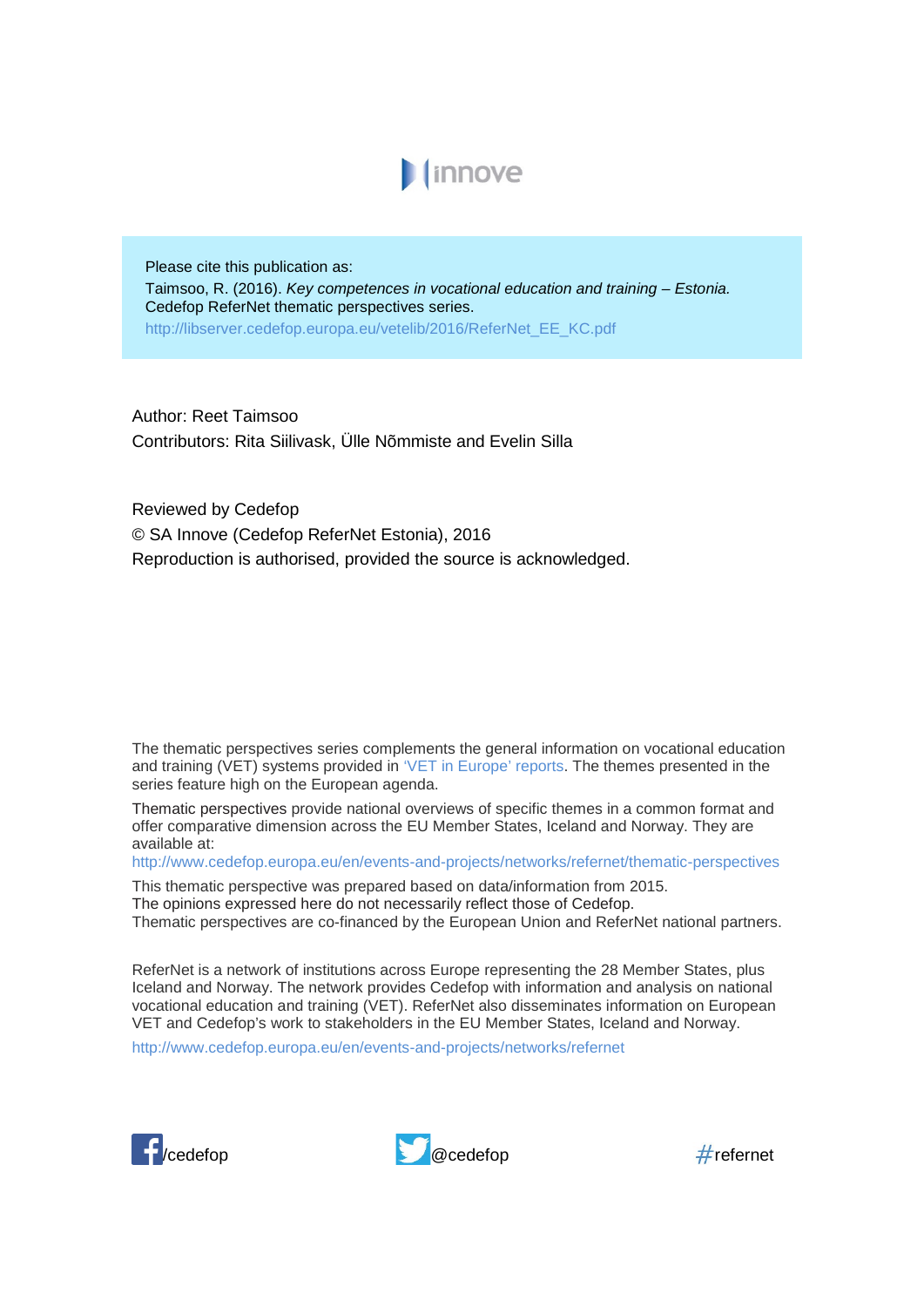# Table of contents

| 2. |                                                         |  |
|----|---------------------------------------------------------|--|
| 3. | Key competence: competences in maths, science and       |  |
|    |                                                         |  |
| 5. |                                                         |  |
| 6. | Key competence: interpersonal, intercultural and social |  |
|    |                                                         |  |
| 8. |                                                         |  |
|    |                                                         |  |
|    |                                                         |  |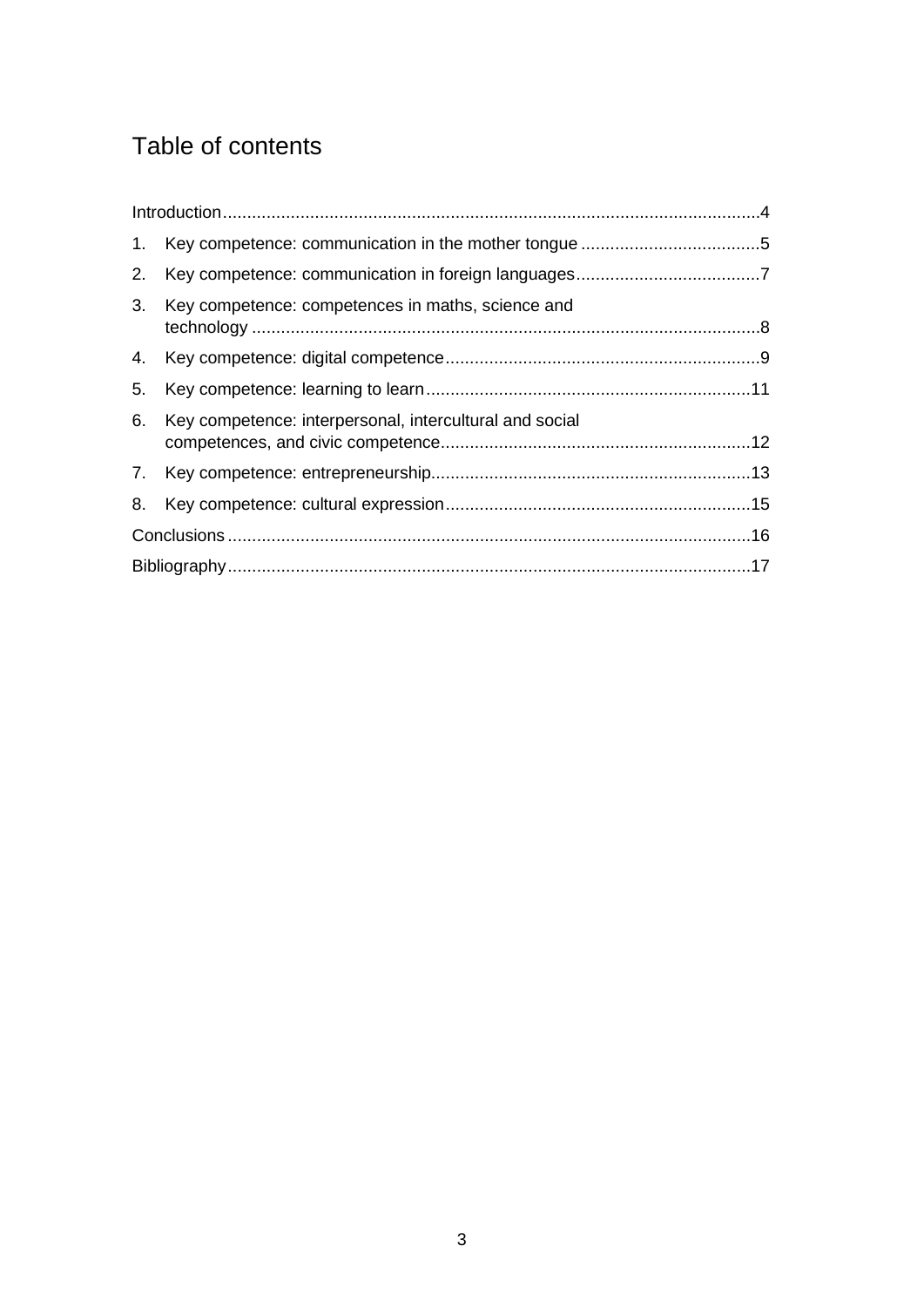### <span id="page-2-0"></span>Introduction

-

The Recommendation of the European Parliament and of the Council (2006) defines eight key competences: communication in the mother tongue; communication in foreign languages; mathematical competence and basic competences in science and technology; digital competence; learning to learn; social and civic competences; sense of initiative and entrepreneurship; cultural awareness and expression.

Some of the key competences are explicitly outlined in the national lifelong learning strategy 2020 (2014) guiding developments in education including VET. The strategy emphasises the necessity to develop creativity and entrepreneurship, problem solving and teamwork skills, critical thinking and analytical skills, as well as digital competence. It also promotes teacher's role in developing critical and creative thinking of a student, as well as analytical and entrepreneurial skills, team work and written and oral communication. Teachers should also support students to learn how to manage and take responsibility for own development and learning.

VET institutions act (Parliament, 2013) substantially transformed the VET regulation by defining new types of qualifications linked to the national qualifications framework (NQF, levels 2-5) and by promoting learning outcomes based approach. Learning outcomes are used in formulating the vocational education standard and national curricula for VET.

Completion of lower secondary education (referred nationally to as 'basic education') is compulsory. Those without compulsory education must acquire at least key competences at lower secondary level by age 22.

At upper secondary level, vocational studies are often combined with general education providing graduates with access to higher education. In such VET programmes, 50% key competences  $(1)$  $(1)$  $(1)$  are taught in special modules common for all students and 50% are integrated into basic modules of vocational studies that vary by qualification. Curriculum exists for every qualification that can be acquired at school: for secondary VET programmes on the basis of national curricula, for other programmes on the basis of vocational education standard and the respective occupational standard(s). Learning outcomes of the modules are described in terms of occupation specific knowledge, skills and key competences:

(a) occupation specific knowledge are facts, theories and practices of an occupation, vocation or speciality acquired through learning process;

<span id="page-2-1"></span><sup>(</sup> 1 ) Communication in the mother tongue and foreign languages; mathematical competence and basic competences in science and technology; sense of initiative and entrepreneurship.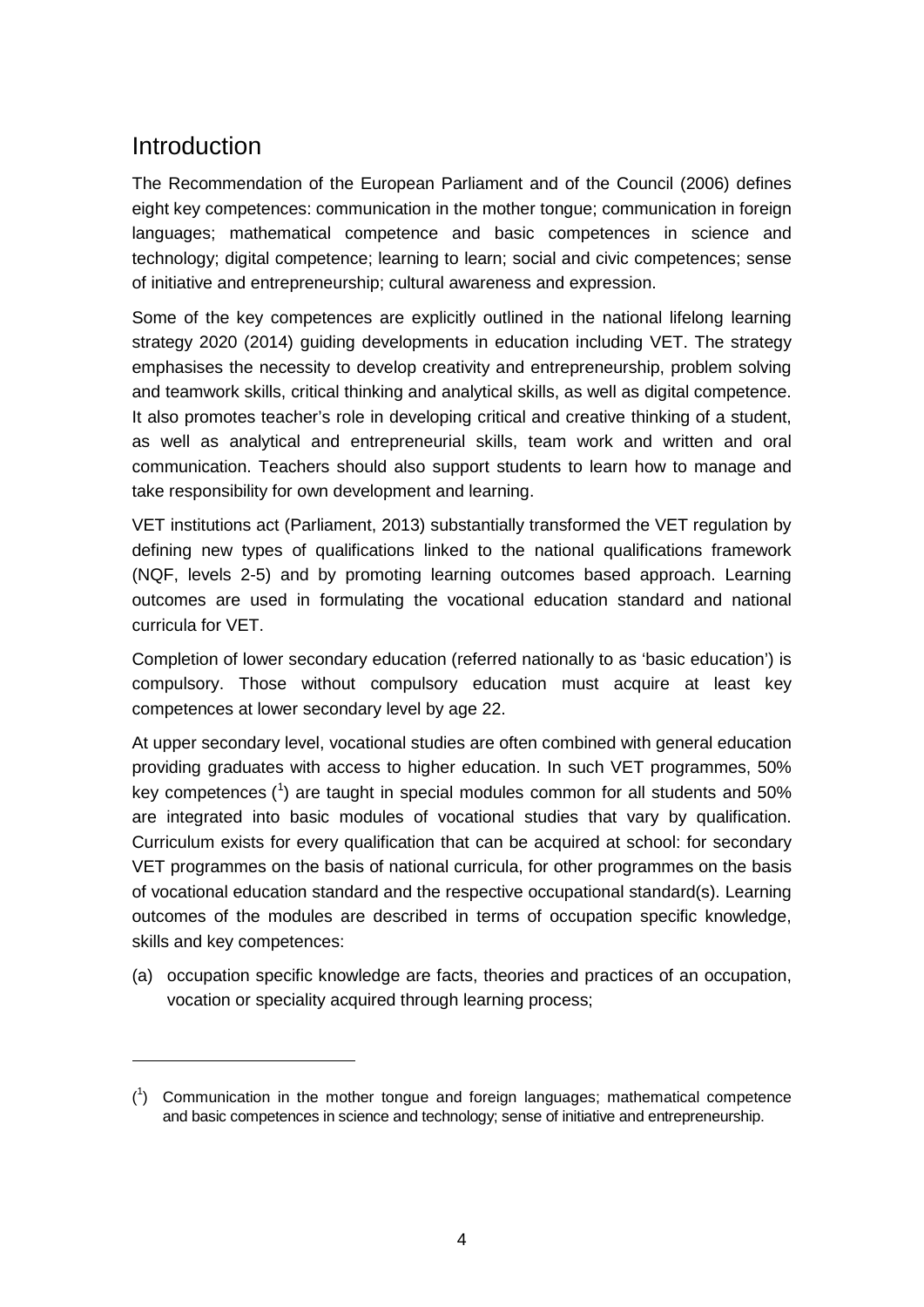- (b) occupation specific skill is an ability to apply knowledge for performing tasks and solving problems; skills are described in terms of their complexity and diversity;
- (c) autonomy and responsibility describe to what extent the graduate is able to work independently and carry responsibility for the results of work;
- (d) learning skill is an ability to manage learning process using efficient learning strategies and proper learning styles;
- (e) communication skill is an ability to communicate in different situations and on different topics in oral and written form;
- (f) self-definition competence is an ability to understand and evaluate yourself, give sense to your activities and behaviour in the society, develop yourself as a person;
- (g) operational competence is an ability to identify problems and solve them, plan your activities, set goals and expected results, select proper tools, act, evaluate results of your action, cooperate with others;
- (h) ICT competence is an ability to use ICT tools and digital media skilfully and critically;
- (i) entrepreneurship competence is an ability to take initiative, act creatively, plan your career in the modern economic, business and work environment using acquired knowledge and skills in different spheres of life.

The extent and the choice of key competences depend on requirements of the particular qualification.

| The acquisition of the key competence at upper secondary<br>VET is promoted at national/regional level |                                                                                                                                                                                                                                                                                                                                                                                                                                                                                                                             | Yes |
|--------------------------------------------------------------------------------------------------------|-----------------------------------------------------------------------------------------------------------------------------------------------------------------------------------------------------------------------------------------------------------------------------------------------------------------------------------------------------------------------------------------------------------------------------------------------------------------------------------------------------------------------------|-----|
| How is it promoted?                                                                                    |                                                                                                                                                                                                                                                                                                                                                                                                                                                                                                                             |     |
| • national/regional policy<br>document(s)                                                              | The national lifelong learning strategy 2020 promotes<br>development of written and oral communication skills of VET<br>students. It promotes VET teachers responsibility to enable<br>students oral and written interaction.                                                                                                                                                                                                                                                                                               |     |
| • national/regional law(s),<br>regulation(s)                                                           | No                                                                                                                                                                                                                                                                                                                                                                                                                                                                                                                          |     |
| • national/regional curricula,<br>standards and qualifications                                         | VET curricula are based on vocational and occupational<br>standards. The level of communication in Estonian<br>competence varies for different qualifications. Learning<br>outcomes define the requirements.                                                                                                                                                                                                                                                                                                                |     |
|                                                                                                        | At upper secondary VET (EQF level 4), students require to<br>explain a viewpoint in precision even in unfamiliar situations<br>both orally and in writing and to solve problems in their<br>occupational field using different information sources and<br>evaluating the reliability of the information. The outcomes also<br>include the ability to construct a reasoned argument relevant<br>to the context. Some features of communication skills like the<br>accuracy of the language and the broad range of vocabulary |     |

## <span id="page-3-0"></span>1. Key competence: communication in the mother tongue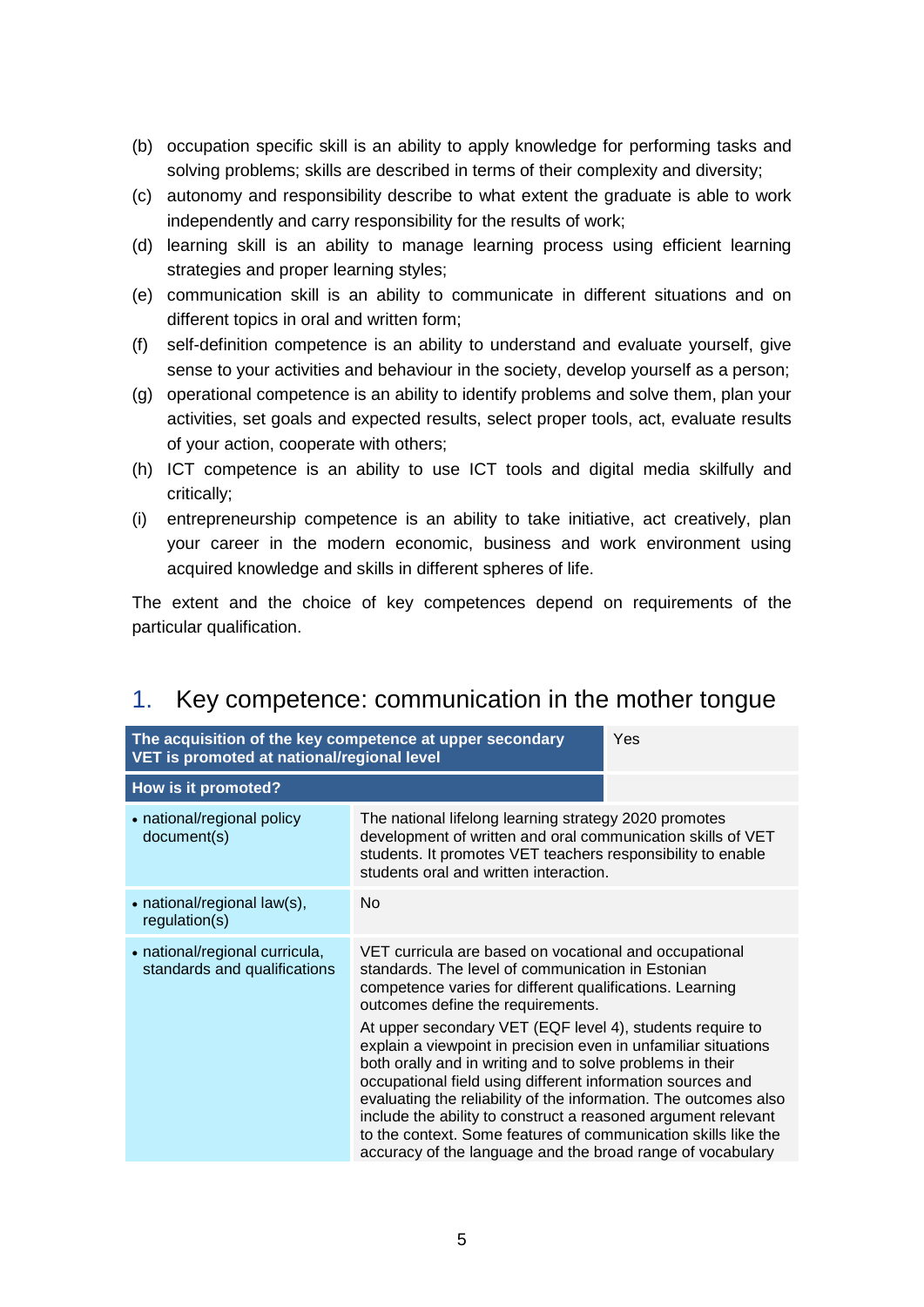<span id="page-4-0"></span>

|                                                                                      | as well as considering the situation and the interlocutor are<br>included in learning outcomes of other skills and competences<br>described in the vocational education standard (occupation<br>specific skills and the self-definition competence).<br>The Estonian language is acquired through the general subject<br>'mother tongue and literature'. The objectives, learning<br>outcomes and assessment criteria of the module are<br>described in the national curriculum. In addition, a compulsory<br>module `planning the carrier and the basics of<br>entrepreneurship' supports the students' ability to interact. |    |
|--------------------------------------------------------------------------------------|-------------------------------------------------------------------------------------------------------------------------------------------------------------------------------------------------------------------------------------------------------------------------------------------------------------------------------------------------------------------------------------------------------------------------------------------------------------------------------------------------------------------------------------------------------------------------------------------------------------------------------|----|
| • training VET teachers<br>trainers                                                  | Teacher training comprises active teaching methods: pair and<br>group work, discussions, etc. Their purpose and usage are<br>explained on the meta-level. Teachers-to-become are<br>encouraged using these methods as well as collaborative<br>tasks in the classroom that promote communication skills of<br>VET students.                                                                                                                                                                                                                                                                                                   |    |
| • centralised assessment of<br>the key competence in VET                             | Only a small part of upper secondary VET students take the<br>national examination in Estonian (mostly to enrol in higher<br>education) which is an instrument of centralised assessment.<br>As the number of participants is small, no conclusions about<br>the competence can be made. In general, assessment of<br>communication skills is integrated in assessment of the<br>learning outcomes in which they occur.                                                                                                                                                                                                       |    |
| • other instruments<br>(e.g. ways of working,<br>teaching/learning methods)          | <b>No</b>                                                                                                                                                                                                                                                                                                                                                                                                                                                                                                                                                                                                                     |    |
| The progress of improving key competence levels/learning                             | outcomes among upper secondary VET students is monitored                                                                                                                                                                                                                                                                                                                                                                                                                                                                                                                                                                      | No |
| <b>How is it monitored?</b>                                                          |                                                                                                                                                                                                                                                                                                                                                                                                                                                                                                                                                                                                                               |    |
| • through international or<br>national statistical data                              | <b>No</b>                                                                                                                                                                                                                                                                                                                                                                                                                                                                                                                                                                                                                     |    |
| $\bullet$ survey(s)                                                                  | <b>No</b>                                                                                                                                                                                                                                                                                                                                                                                                                                                                                                                                                                                                                     |    |
| $\bullet$ benchmark(s)                                                               | No                                                                                                                                                                                                                                                                                                                                                                                                                                                                                                                                                                                                                            |    |
| • other instrument(s)                                                                | <b>No</b>                                                                                                                                                                                                                                                                                                                                                                                                                                                                                                                                                                                                                     |    |
| Key competence level improved among upper secondary VET<br>students since (+/-) 2010 | No data                                                                                                                                                                                                                                                                                                                                                                                                                                                                                                                                                                                                                       |    |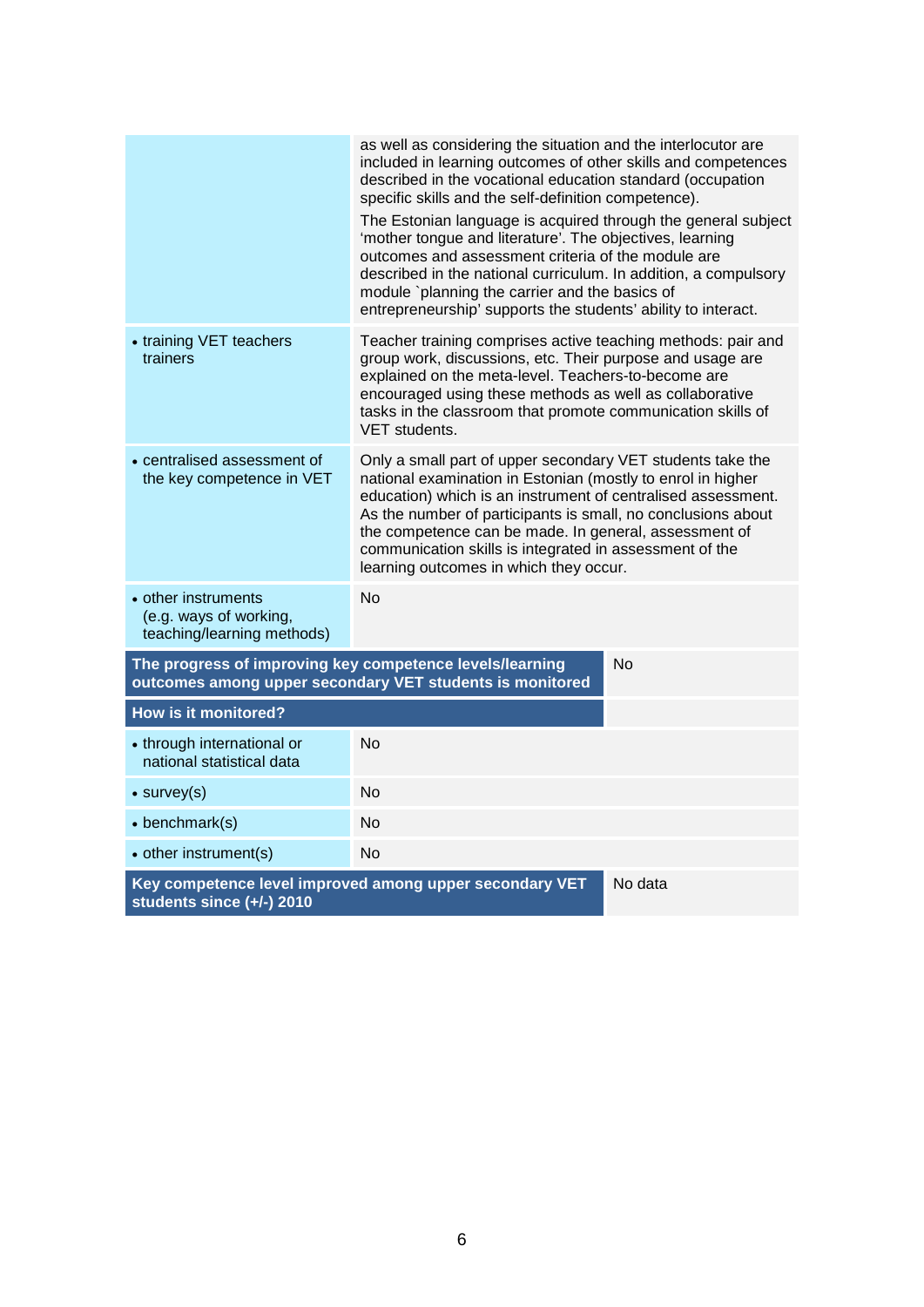# 2. Key competence: communication in foreign languages

| The acquisition of the key competence at upper secondary<br>Yes<br>VET is promoted at national/regional level |                                                                                                                                                                                                                                                                                                                                                                                                                                                                                                                                                                                                                                                                                                                                                                                                                                                                                                                                                                                                                                                                                                                                                                                                                                                                                                                                                                                                                                                                                                                                                                                                                              |  |
|---------------------------------------------------------------------------------------------------------------|------------------------------------------------------------------------------------------------------------------------------------------------------------------------------------------------------------------------------------------------------------------------------------------------------------------------------------------------------------------------------------------------------------------------------------------------------------------------------------------------------------------------------------------------------------------------------------------------------------------------------------------------------------------------------------------------------------------------------------------------------------------------------------------------------------------------------------------------------------------------------------------------------------------------------------------------------------------------------------------------------------------------------------------------------------------------------------------------------------------------------------------------------------------------------------------------------------------------------------------------------------------------------------------------------------------------------------------------------------------------------------------------------------------------------------------------------------------------------------------------------------------------------------------------------------------------------------------------------------------------------|--|
| How is it promoted?                                                                                           |                                                                                                                                                                                                                                                                                                                                                                                                                                                                                                                                                                                                                                                                                                                                                                                                                                                                                                                                                                                                                                                                                                                                                                                                                                                                                                                                                                                                                                                                                                                                                                                                                              |  |
| • national/regional policy<br>document(s)                                                                     | Foreign languages strategy 2009-15 promotes learning<br>vocationally-oriented foreign languages in VET.<br>The programme for matching the labour market needs and<br>education 2015-18 sets the goal to provide VET students with<br>additional opportunities to study foreign languages.                                                                                                                                                                                                                                                                                                                                                                                                                                                                                                                                                                                                                                                                                                                                                                                                                                                                                                                                                                                                                                                                                                                                                                                                                                                                                                                                    |  |
| • national/regional law(s),<br>regulation(s)                                                                  | <b>No</b>                                                                                                                                                                                                                                                                                                                                                                                                                                                                                                                                                                                                                                                                                                                                                                                                                                                                                                                                                                                                                                                                                                                                                                                                                                                                                                                                                                                                                                                                                                                                                                                                                    |  |
| • national/regional curricula,<br>standards and qualifications                                                | Learning of foreign language(s) varies from school to school<br>and from programme to programme depending on<br>requirements of the occupational standard. Vocational<br>standard defines communication in foreign languages as an<br>occupation-related learning outcome. It is often a stand-alone<br>subject ('foreign language') in VET programmes at upper-<br>secondary level.<br>Students are required to achieve an independent user level<br>(Common European framework of reference for languages<br>level B1) of at least one foreign language. It is often the<br>language (most commonly English) studied at lower-<br>secondary level. Learning outcomes of this study module<br>include the ability to describe and explain a viewpoint on a<br>topical issue in different situations, to describe themselves,<br>their strengths and interests, ideas, intentions and experiences<br>in relation to their field/occupation, to compile documents in a<br>foreign language necessary for applying for a study or work<br>placement abroad.<br>In a smaller volume, VET students may also continue with the<br>second foreign language (most commonly Russian) or start<br>with a new language. The choice of the new language<br>depends on the occupation, e.g. chefs often study French.<br>In occupational standards, the requirements for foreign<br>languages depend on the needs of an occupation. For<br>example, CNC machine operator qualification requires English<br>or Russian at level B1; quality specialist needs at least one<br>foreign language at level B2; machine tool operator needs to |  |
|                                                                                                               | master professional terminology in a foreign language (English<br>is recommended).                                                                                                                                                                                                                                                                                                                                                                                                                                                                                                                                                                                                                                                                                                                                                                                                                                                                                                                                                                                                                                                                                                                                                                                                                                                                                                                                                                                                                                                                                                                                           |  |
| • training VET teachers<br>trainers                                                                           | VET teachers are required to have a good command of one<br>foreign language at level B2 and are encouraged to use it in<br>teaching. Teacher training includes a foreign language as a<br>subject.                                                                                                                                                                                                                                                                                                                                                                                                                                                                                                                                                                                                                                                                                                                                                                                                                                                                                                                                                                                                                                                                                                                                                                                                                                                                                                                                                                                                                           |  |
| • centralised assessment of<br>the key competence in VET                                                      | Only a small part of upper secondary VET students take the<br>national examination in foreign language(s) which is an<br>instrument of centralised assessment. As the number of<br>participants is small, no conclusions about the competence<br>can be made. In general, assessment of communication skills<br>is integrated in assessment of the learning outcomes in which<br>they occur.                                                                                                                                                                                                                                                                                                                                                                                                                                                                                                                                                                                                                                                                                                                                                                                                                                                                                                                                                                                                                                                                                                                                                                                                                                 |  |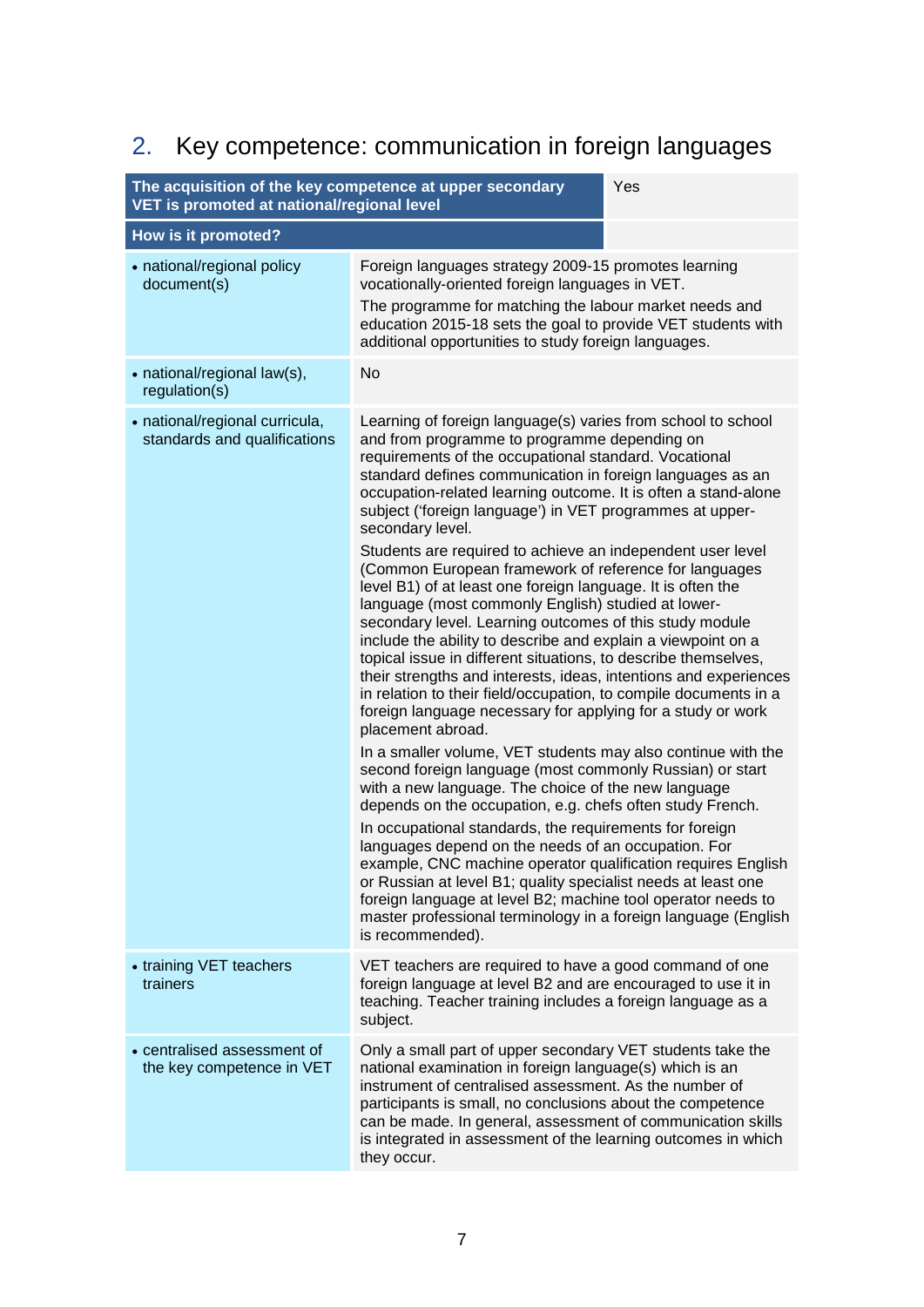| • other instruments<br>(e.g. ways of working,<br>teaching/learning methods)                     | No.                                                      |     |
|-------------------------------------------------------------------------------------------------|----------------------------------------------------------|-----|
| The progress of improving key competence levels/learning                                        | outcomes among upper secondary VET students is monitored | No. |
| How is it monitored?                                                                            |                                                          |     |
| • through international or<br>national statistical data                                         | No.                                                      |     |
| $\bullet$ survey(s)                                                                             | No.                                                      |     |
| $\bullet$ benchmark(s)                                                                          | N <sub>o</sub>                                           |     |
| • other instrument(s)                                                                           | No.                                                      |     |
| Key competence level improved among upper secondary VET<br>No data<br>students since (+/-) 2010 |                                                          |     |

#### <span id="page-6-0"></span>3. Key competence: competences in maths, science and technology

| The title(s) in the national<br>context                                                                | Mathematical competence and basic competences in science<br>and technology                                                                                                                                                                                                                                                                                                                                                                                                                                                                                                                                                                                                                                                                                                                                                                                                                                                                                                                                                                       |     |
|--------------------------------------------------------------------------------------------------------|--------------------------------------------------------------------------------------------------------------------------------------------------------------------------------------------------------------------------------------------------------------------------------------------------------------------------------------------------------------------------------------------------------------------------------------------------------------------------------------------------------------------------------------------------------------------------------------------------------------------------------------------------------------------------------------------------------------------------------------------------------------------------------------------------------------------------------------------------------------------------------------------------------------------------------------------------------------------------------------------------------------------------------------------------|-----|
| The acquisition of the key competence at upper secondary<br>VET is promoted at national/regional level |                                                                                                                                                                                                                                                                                                                                                                                                                                                                                                                                                                                                                                                                                                                                                                                                                                                                                                                                                                                                                                                  | Yes |
| How is it promoted?                                                                                    |                                                                                                                                                                                                                                                                                                                                                                                                                                                                                                                                                                                                                                                                                                                                                                                                                                                                                                                                                                                                                                                  |     |
| • national/regional policy<br>document(s)                                                              | <b>No</b>                                                                                                                                                                                                                                                                                                                                                                                                                                                                                                                                                                                                                                                                                                                                                                                                                                                                                                                                                                                                                                        |     |
| • national/regional law(s),<br>regularion(s)                                                           | <b>No</b>                                                                                                                                                                                                                                                                                                                                                                                                                                                                                                                                                                                                                                                                                                                                                                                                                                                                                                                                                                                                                                        |     |
| • national/regional curricula,<br>standards and qualifications                                         | Vocational standard defines mathematical competence and<br>basic competences in science and technology of qualifications.<br>In upper secondary VET, mathematical competence and basic<br>competences in science and technology are compulsory for all<br>upper secondary VET learners and acquired through general<br>study modules 'mathematics' and 'science'. 'Mathematics'<br>teaches learners to use and present data, to link mathematics<br>with other subjects, and to apply mathematical thinking, also in<br>learning. 'Science' teaches to understand the connections<br>between different sciences, to use science to explain the<br>natural world and to solve problems in everyday life, to<br>understand the influence of science and technology on the<br>environment, humans and health.<br>For VET programmes that do not comprise general education<br>part and do not allow access to higher education, the presence<br>and volume of mathematical competence and basic<br>competences in science and technology depends on |     |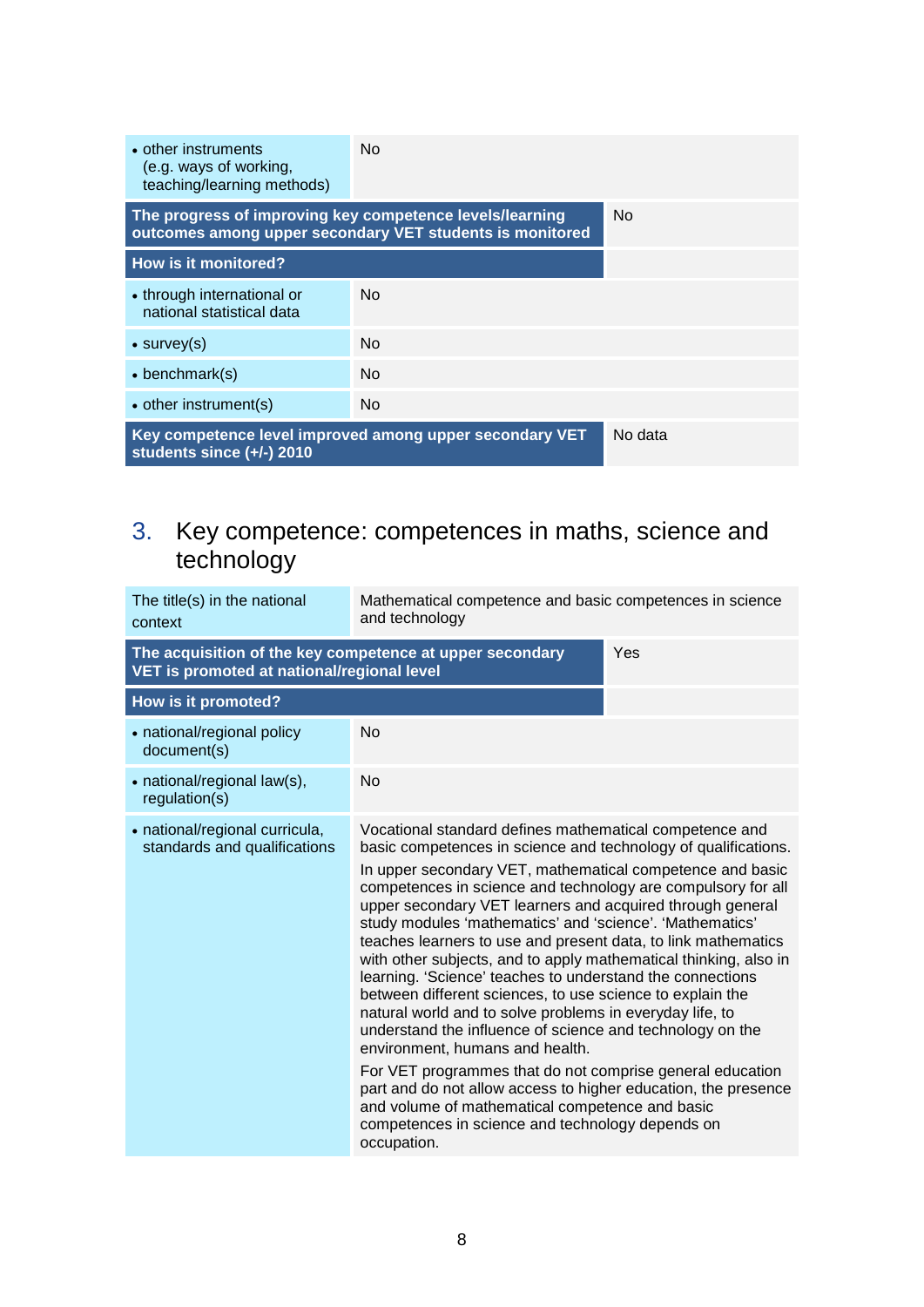| • training VET teachers<br>trainers                                         | <b>No</b>                                                                                                                                                                                                                                                                                                                                                                                                                                       |         |
|-----------------------------------------------------------------------------|-------------------------------------------------------------------------------------------------------------------------------------------------------------------------------------------------------------------------------------------------------------------------------------------------------------------------------------------------------------------------------------------------------------------------------------------------|---------|
| • centralised assessment of<br>the key competence in VET                    | Only a small part of upper secondary VET students take the<br>national examination in mathematics which is an instrument of<br>centralised assessment. As the number of participants is<br>small, no conclusions about the competence can be made. In<br>general, assessment of communication skills is integrated in<br>assessment of the learning outcomes in which they occur.<br>No centralised exams available for science and technology. |         |
| • other instruments<br>(e.g. ways of working,<br>teaching/learning methods) | <b>No</b>                                                                                                                                                                                                                                                                                                                                                                                                                                       |         |
| The progress of improving key competence levels/learning                    | outcomes among upper secondary VET students is monitored                                                                                                                                                                                                                                                                                                                                                                                        | No      |
| <b>How is it monitored?</b>                                                 |                                                                                                                                                                                                                                                                                                                                                                                                                                                 |         |
| • through international or<br>national statistical data                     | <b>No</b>                                                                                                                                                                                                                                                                                                                                                                                                                                       |         |
| $\bullet$ survey(s)                                                         | <b>No</b>                                                                                                                                                                                                                                                                                                                                                                                                                                       |         |
| $\bullet$ benchmark(s)                                                      | <b>No</b>                                                                                                                                                                                                                                                                                                                                                                                                                                       |         |
| • other instrument(s)                                                       | <b>No</b>                                                                                                                                                                                                                                                                                                                                                                                                                                       |         |
| students since (+/-) 2010                                                   | Key competence level improved among upper secondary VET                                                                                                                                                                                                                                                                                                                                                                                         | No data |

# <span id="page-7-0"></span>4. Key competence: digital competence

| The acquisition of the key competence at upper secondary<br>VET is promoted at national/regional level |                                                                                                                                                                                                                                                                                                                                                                                                                                                                                                                                                                                                                                                                                   | Yes |
|--------------------------------------------------------------------------------------------------------|-----------------------------------------------------------------------------------------------------------------------------------------------------------------------------------------------------------------------------------------------------------------------------------------------------------------------------------------------------------------------------------------------------------------------------------------------------------------------------------------------------------------------------------------------------------------------------------------------------------------------------------------------------------------------------------|-----|
| How is it promoted?                                                                                    |                                                                                                                                                                                                                                                                                                                                                                                                                                                                                                                                                                                                                                                                                   |     |
| • national/regional policy<br>document(s)                                                              | The national lifelong learning strategy 2020 promotes more<br>efficient application of digital technologies in teaching and<br>learning in order to improve the level of digital skills of the<br>population. It requires that teachers and headmasters have<br>sufficient digital skills to implement curricula of formal<br>education, including VET.<br>Digital focus programme (2015) renews occupational<br>standards and VET curricula (including 'digital skills standard')<br>to ensure acquisition of digital skills in VET. It also supports<br>the development of digital teaching and learning materials, and<br>teacher training on the use these digital materials. |     |
| • national/regional law(s),<br>regularion(s)                                                           | No.                                                                                                                                                                                                                                                                                                                                                                                                                                                                                                                                                                                                                                                                               |     |
| • national/regional curricula,<br>standards and qualifications                                         | The vocational standard stipulates the learning outcomes in<br>ICT. At upper secondary VET, learners use Internet and<br>applications for personal and work purposes: they search,<br>create and present digital information, critically evaluate its                                                                                                                                                                                                                                                                                                                                                                                                                             |     |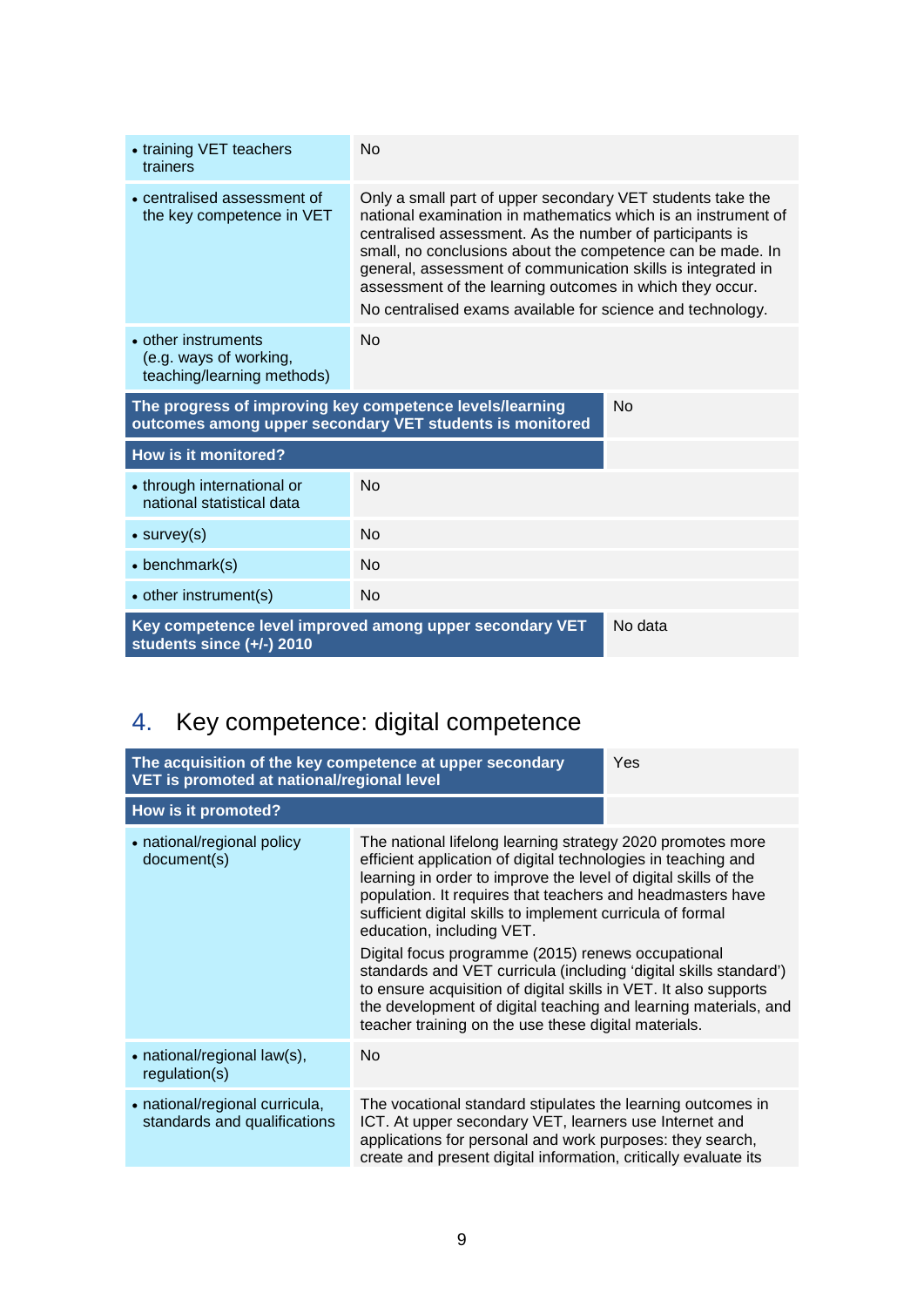|                                                                                                 | reliability and related risks.<br>Occupational standards dictate the presence and volume of<br>digital competences depending on occupation. The digital<br>competence is not available as stand-alone subject but rather<br>integrated in other subjects/modules.                                                                                                                                                                                                                                                                                                                                                                                                                                                                                                                                                                                                                                                                                            |    |
|-------------------------------------------------------------------------------------------------|--------------------------------------------------------------------------------------------------------------------------------------------------------------------------------------------------------------------------------------------------------------------------------------------------------------------------------------------------------------------------------------------------------------------------------------------------------------------------------------------------------------------------------------------------------------------------------------------------------------------------------------------------------------------------------------------------------------------------------------------------------------------------------------------------------------------------------------------------------------------------------------------------------------------------------------------------------------|----|
| • training VET teachers<br>trainers                                                             | VET teacher training at universities comprises a stand-alone<br>'digital learning' subject. Teachers are required to have digital<br>skills to be able to support the development of such skills in<br>their students.<br>In 2008-13, e-courses for 38 curriculum groups covering 1 222<br>study weeks in total and 665 different learning objects for 31<br>curricula were designed and made available to VET teachers<br>and students; teacher training events have been organised to<br>raise the professional competence of VET teachers in the<br>implementation of e-learning tools and opportunities. E-<br>learning has been widely accepted by VET teachers (Civitta,<br>2014) and thus digital competences of the students are<br>developed on the level of learning methods and tasks<br>throughout the studies<br>Professional standards for VET teachers are in line with those<br>of International society for technology in education (ISTE). |    |
| • centralised assessment of<br>the key competence in VET                                        | <b>No</b>                                                                                                                                                                                                                                                                                                                                                                                                                                                                                                                                                                                                                                                                                                                                                                                                                                                                                                                                                    |    |
| • other instruments<br>(e.g. ways of working,<br>teaching/learning methods)                     | Nο                                                                                                                                                                                                                                                                                                                                                                                                                                                                                                                                                                                                                                                                                                                                                                                                                                                                                                                                                           |    |
| The progress of improving key competence levels/learning                                        | outcomes among upper secondary VET students is monitored                                                                                                                                                                                                                                                                                                                                                                                                                                                                                                                                                                                                                                                                                                                                                                                                                                                                                                     | No |
| <b>How is it monitored?</b>                                                                     |                                                                                                                                                                                                                                                                                                                                                                                                                                                                                                                                                                                                                                                                                                                                                                                                                                                                                                                                                              |    |
| through international or<br>national statistical data                                           | No                                                                                                                                                                                                                                                                                                                                                                                                                                                                                                                                                                                                                                                                                                                                                                                                                                                                                                                                                           |    |
| survey(s)                                                                                       | No                                                                                                                                                                                                                                                                                                                                                                                                                                                                                                                                                                                                                                                                                                                                                                                                                                                                                                                                                           |    |
| benchmark(s)                                                                                    | No                                                                                                                                                                                                                                                                                                                                                                                                                                                                                                                                                                                                                                                                                                                                                                                                                                                                                                                                                           |    |
| other instrument(s)                                                                             | <b>No</b>                                                                                                                                                                                                                                                                                                                                                                                                                                                                                                                                                                                                                                                                                                                                                                                                                                                                                                                                                    |    |
| Key competence level improved among upper secondary VET<br>No data<br>students since (+/-) 2010 |                                                                                                                                                                                                                                                                                                                                                                                                                                                                                                                                                                                                                                                                                                                                                                                                                                                                                                                                                              |    |

### Example of the 'sales organiser' programme (EQF5) at *Lääne-Viru Rakenduskõrgkool*

Digital competence is not introduced as a stand-alone subject, but through learning outcomes, learning methods and assessment criteria. Learning and assessment methods include overviews and reports, where learners use ICT to retrieve, assess, store, and produce information. The products are typed on a computer and often presented using digital tools. Learners also use e-learning materials developed by teachers or other authors and accessible online. When completing a task in a team,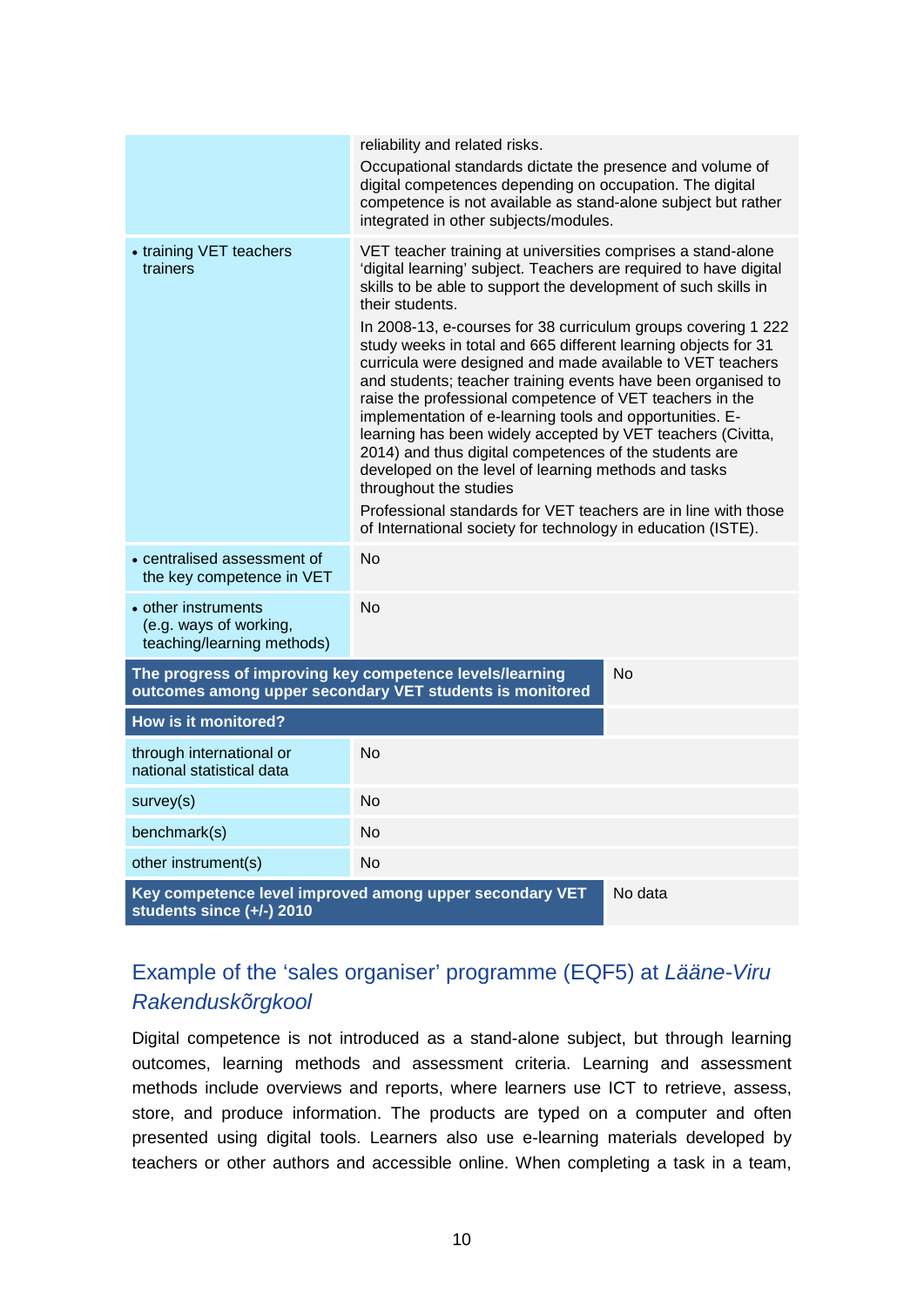learners also use computers to communicate and exchange information. Learning methods make use of ICT and develop digital competence of learners. For example, a learner writes e-mails for different purposes, develops business plans using computer, searches and retrieves information on different subjects, often as team work, compiles e-portfolio.

#### **The acquisition of the key competence at upper secondary VET is promoted at national/regional level** Yes **How is it promoted?**  • national/regional policy document(s) The national lifelong learning strategy's 2020 strategic goals promote new approach to learning that supports individual and social development, learning skills, creativity and entrepreneurship. The teacher's role is to teach learners to manage their own learning, cope with changes and take responsibility for own development and learning. The programme for matching the labour market needs and education 2015-18 supports the acquisition of 'learning to learn' competence. • national/regional law(s), regulation(s) No • national/regional curricula, standards and qualifications The vocational standard defines learning to learn competence in VET. It is implemented in VET at the level of learning and assessment methods in the implementation plan. There are implementation plans of curricula that describe how the curricula are implemented at schools. Those plans include descriptions of learning and assessment methods that are used to achieve learning outcomes. The learning and assessment methods described in the plan and used in the classroom enable students to acquire learning to learn competence. At upper secondary VET, students use autonomous learning and self-regulatory strategies as well as evaluate and analyse their knowledge. • training VET teachers trainers  $N<sub>0</sub>$ • centralised assessment of the key competence in VET No • other instruments (e.g. ways of working, teaching/learning methods) No **The progress of improving key competence levels/learning outcomes among upper secondary VET students is monitored**  No **How is it monitored?** • through international or No

### <span id="page-9-0"></span>5. Key competence: learning to learn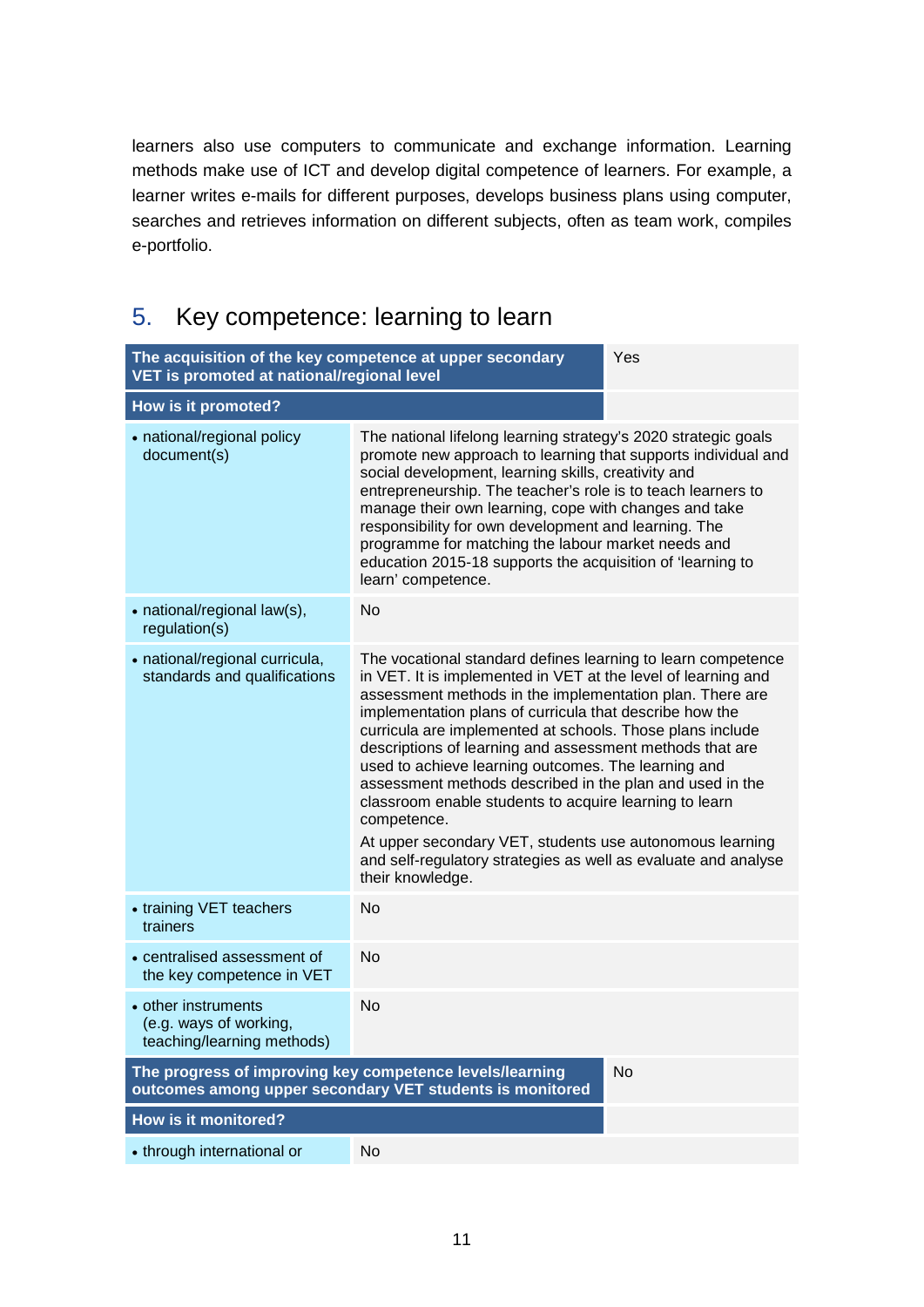| national statistical data |                                                         |         |
|---------------------------|---------------------------------------------------------|---------|
| $\bullet$ survey(s)       | No.                                                     |         |
| $\bullet$ benchmark(s)    | No.                                                     |         |
| • other instrument(s)     | No.                                                     |         |
|                           | Key competence level improved among upper secondary VET | No data |

**Key competence level improved among upper secondary VET students since (+/-) 2010** 

#### Example of the 'sales organiser' programme (EQF5) at *Lääne-Viru Rakenduskõrgkool*

Learning to learn competence is not introduced as a stand-alone subject, but through learning methods and assessment criteria. According to them, a student should be able to learn autonomously, but also to work collaboratively as part of the learning process. For example, learners retrieve information about the taxation system in Estonia and present the results as a team. Learning methods enable students to build on prior knowledge and experiences. As a learning method, discussions e.g. about environment for entrepreneurship and its influence are described in the implementation plan. A teacher´s role is to guide and support students who are encouraged to gain and construct their knowledge and seek advice, information and support from the teacher when appropriate. Learners evaluate their own work and share what they have learnt. Through these activities they become more successful learners. Learning to learn competence is developed in both school-based and work-base environments.

#### <span id="page-10-0"></span>6. Key competence: interpersonal, intercultural and social competences, and civic competence

| The title(s) in the national<br>context                                                                | Social and civic competences                                                                                                                                                                                                                                                                   |     |
|--------------------------------------------------------------------------------------------------------|------------------------------------------------------------------------------------------------------------------------------------------------------------------------------------------------------------------------------------------------------------------------------------------------|-----|
| The acquisition of the key competence at upper secondary<br>VET is promoted at national/regional level |                                                                                                                                                                                                                                                                                                | Yes |
| How is it promoted?                                                                                    |                                                                                                                                                                                                                                                                                                |     |
| • national/regional policy<br>document(s)                                                              | National lifelong learning strategy 2020 promotes components<br>of social and civic competences such as team work. According<br>to the strategy teachers should develop team work skills to<br>implement an approach to learning that supports learners'<br>individual and social development. |     |
| • national/regional law(s),<br>regularion(s)                                                           | No                                                                                                                                                                                                                                                                                             |     |
| • national/regional curricula,<br>standards and qualifications                                         | Learning outcomes related to social and civic competences<br>are included in vocational standard. Self-definition competence<br>and the operational competence help learners to use self-                                                                                                      |     |
|                                                                                                        |                                                                                                                                                                                                                                                                                                |     |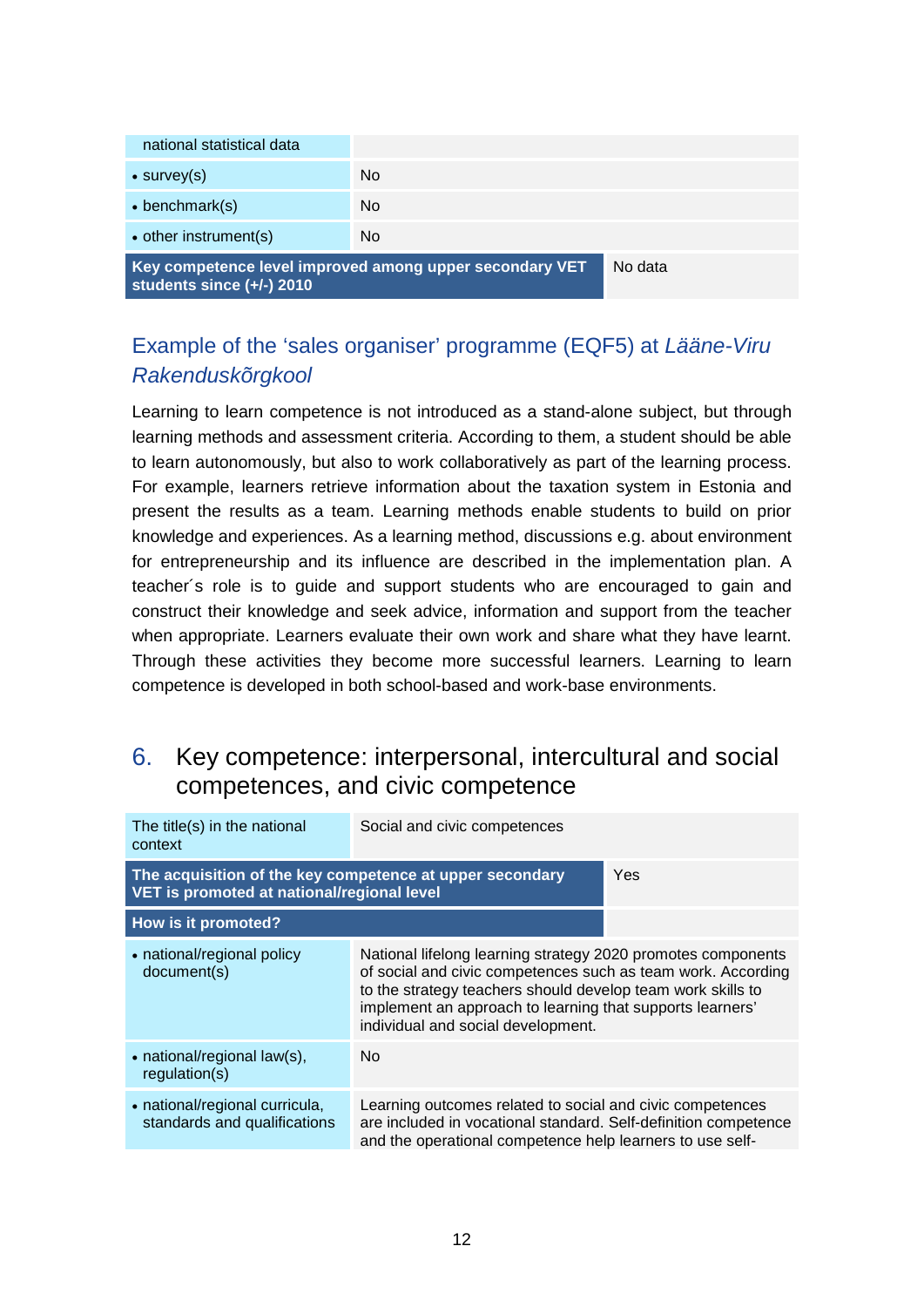|                                                                                                                                   | evaluation to improve behaviour, work in and lead teams.<br>In VET comprising upper-secondary general education part,<br>learning outcomes also include the understanding and<br>appreciation of healthy lifestyle, the knowledge of how to<br>maintain and restore physical and mental health, the ability for<br>self-actualisation within society, to act as responsible, tolerant<br>citizen.<br>This competence is included in curricula as learning methods<br>rather than a stand-alone subject. |  |
|-----------------------------------------------------------------------------------------------------------------------------------|---------------------------------------------------------------------------------------------------------------------------------------------------------------------------------------------------------------------------------------------------------------------------------------------------------------------------------------------------------------------------------------------------------------------------------------------------------------------------------------------------------|--|
| • training VET teachers<br>trainers                                                                                               | <b>No</b>                                                                                                                                                                                                                                                                                                                                                                                                                                                                                               |  |
| • centralised assessment of<br>the key competence in VET                                                                          | <b>No</b>                                                                                                                                                                                                                                                                                                                                                                                                                                                                                               |  |
| • other instruments<br>(e.g. ways of working,<br>teaching/learning methods)                                                       | No                                                                                                                                                                                                                                                                                                                                                                                                                                                                                                      |  |
| The progress of improving key competence levels/learning<br><b>No</b><br>outcomes among upper secondary VET students is monitored |                                                                                                                                                                                                                                                                                                                                                                                                                                                                                                         |  |
| <b>How is it monitored?</b>                                                                                                       |                                                                                                                                                                                                                                                                                                                                                                                                                                                                                                         |  |
| • through international or<br>national statistical data                                                                           | No                                                                                                                                                                                                                                                                                                                                                                                                                                                                                                      |  |
| $\bullet$ survey(s)                                                                                                               | <b>No</b>                                                                                                                                                                                                                                                                                                                                                                                                                                                                                               |  |
| $\bullet$ benchmark(s)                                                                                                            | No                                                                                                                                                                                                                                                                                                                                                                                                                                                                                                      |  |
| • other instrument(s)                                                                                                             | <b>No</b>                                                                                                                                                                                                                                                                                                                                                                                                                                                                                               |  |
| Key competence level improved among upper secondary VET<br>No data<br>students since (+/-) 2010                                   |                                                                                                                                                                                                                                                                                                                                                                                                                                                                                                         |  |

# <span id="page-11-0"></span>7. Key competence: entrepreneurship

| The title(s) in the national<br>context                                                                       | Sense of initiative and entrepreneurship                                                                                                                                                                                                                                                                                 |  |
|---------------------------------------------------------------------------------------------------------------|--------------------------------------------------------------------------------------------------------------------------------------------------------------------------------------------------------------------------------------------------------------------------------------------------------------------------|--|
| The acquisition of the key competence at upper secondary<br>Yes<br>VET is promoted at national/regional level |                                                                                                                                                                                                                                                                                                                          |  |
| How is it promoted?                                                                                           |                                                                                                                                                                                                                                                                                                                          |  |
| • national/regional policy<br>document(s)                                                                     | The national lifelong learning strategy's 2020 strategic goal is<br>to implement an approach towards learning that supports<br>entrepreneurship.                                                                                                                                                                         |  |
| • national/regional law(s),<br>regularion(s)                                                                  | No.                                                                                                                                                                                                                                                                                                                      |  |
| • national/regional curricula,<br>standards and qualifications                                                | Vocational standard stipulates sense of initiative and<br>entrepreneurship. At upper secondary VET, learners think<br>systematically and creatively and are able to assess critically<br>their ideas and independently find opportunities to turn them<br>into action; initiate, develop and implement ideas; have basic |  |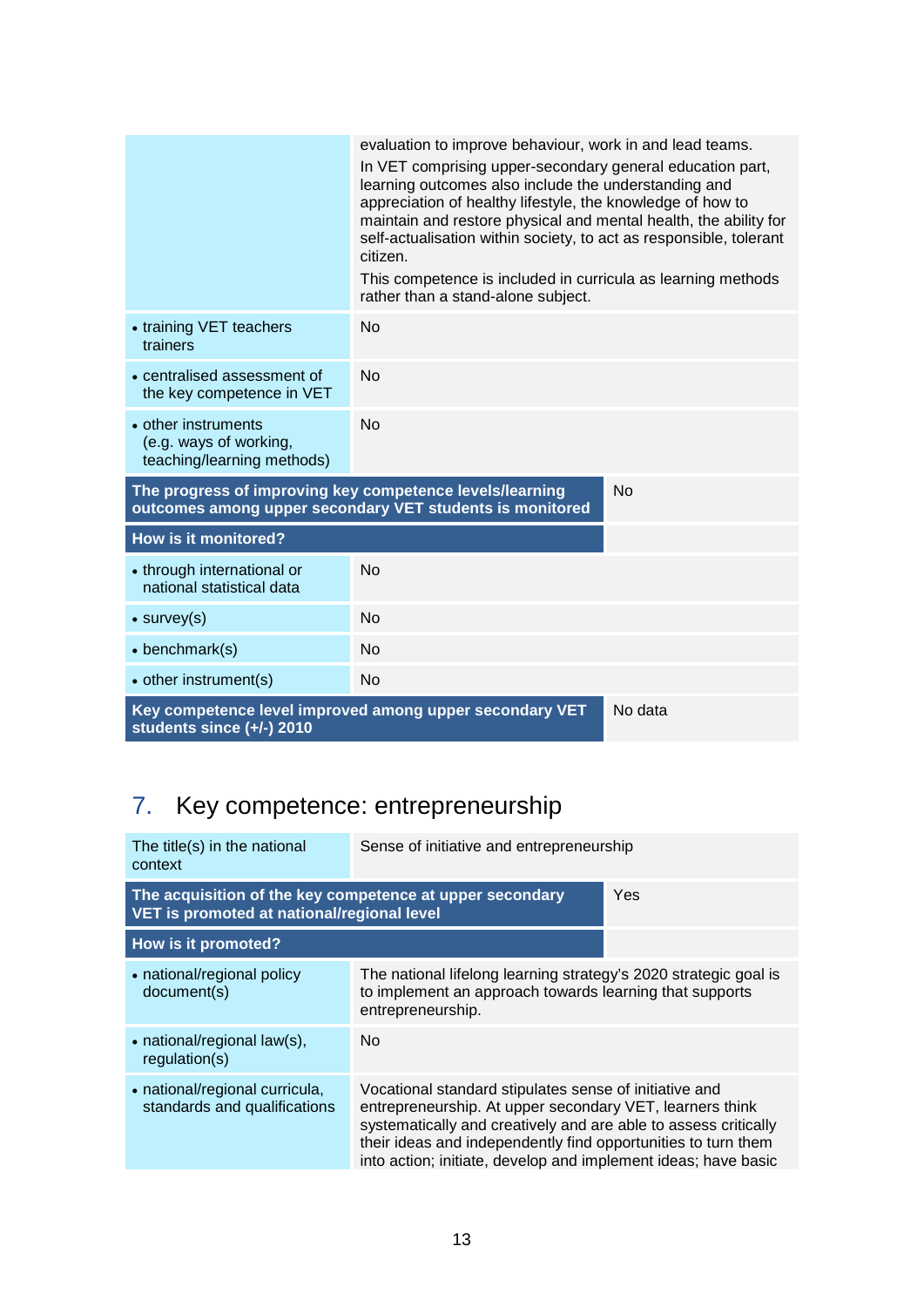|                                                                                                                                   | knowledge about business; are able to compile a short- and<br>long-term career plans, independently find opportunities for<br>continuing training and finding a job.<br>All VET curricula include a module (comprising several<br>subjects) promoting sense of initiative and entrepreneurship as<br>well as career planning competences. Otherwise it cannot be<br>approved. The description of the module in terms of general<br>goals, learning outcomes and assessment criteria is<br>developed by a working group led by foundation Innove and is<br>accessible online. The entrepreneurship module allows<br>students to make informed decisions in the context of lifelong<br>career planning, to have a broad understanding of the<br>economy and entrepreneurial environment; to make use of<br>rights and duties at work; to interact in a way that supports<br>mutual communication. Different aspects of the module are<br>usually taught by different teachers, often during the whole<br>study period. |         |  |  |
|-----------------------------------------------------------------------------------------------------------------------------------|----------------------------------------------------------------------------------------------------------------------------------------------------------------------------------------------------------------------------------------------------------------------------------------------------------------------------------------------------------------------------------------------------------------------------------------------------------------------------------------------------------------------------------------------------------------------------------------------------------------------------------------------------------------------------------------------------------------------------------------------------------------------------------------------------------------------------------------------------------------------------------------------------------------------------------------------------------------------------------------------------------------------|---------|--|--|
| • training VET teachers<br>trainers                                                                                               | <b>No</b>                                                                                                                                                                                                                                                                                                                                                                                                                                                                                                                                                                                                                                                                                                                                                                                                                                                                                                                                                                                                            |         |  |  |
| • centralised assessment of<br>the key competence in VET                                                                          | <b>No</b>                                                                                                                                                                                                                                                                                                                                                                                                                                                                                                                                                                                                                                                                                                                                                                                                                                                                                                                                                                                                            |         |  |  |
| • other instruments<br>(e.g. ways of working,<br>teaching/learning methods)                                                       | <b>No</b>                                                                                                                                                                                                                                                                                                                                                                                                                                                                                                                                                                                                                                                                                                                                                                                                                                                                                                                                                                                                            |         |  |  |
| The progress of improving key competence levels/learning<br><b>No</b><br>outcomes among upper secondary VET students is monitored |                                                                                                                                                                                                                                                                                                                                                                                                                                                                                                                                                                                                                                                                                                                                                                                                                                                                                                                                                                                                                      |         |  |  |
|                                                                                                                                   |                                                                                                                                                                                                                                                                                                                                                                                                                                                                                                                                                                                                                                                                                                                                                                                                                                                                                                                                                                                                                      |         |  |  |
| through international or<br>national statistical data                                                                             | <b>No</b>                                                                                                                                                                                                                                                                                                                                                                                                                                                                                                                                                                                                                                                                                                                                                                                                                                                                                                                                                                                                            |         |  |  |
| survey(s)                                                                                                                         | <b>No</b>                                                                                                                                                                                                                                                                                                                                                                                                                                                                                                                                                                                                                                                                                                                                                                                                                                                                                                                                                                                                            |         |  |  |
| benchmark(s)                                                                                                                      | <b>No</b>                                                                                                                                                                                                                                                                                                                                                                                                                                                                                                                                                                                                                                                                                                                                                                                                                                                                                                                                                                                                            |         |  |  |
| other instrument(s)                                                                                                               | <b>No</b>                                                                                                                                                                                                                                                                                                                                                                                                                                                                                                                                                                                                                                                                                                                                                                                                                                                                                                                                                                                                            |         |  |  |
| Key competence level improved among upper secondary VET<br>students since (+/-) 2010                                              |                                                                                                                                                                                                                                                                                                                                                                                                                                                                                                                                                                                                                                                                                                                                                                                                                                                                                                                                                                                                                      | No data |  |  |

#### Example of the 'sales organiser' programme (EQF5) at *Lääne-Viru Rakenduskõrgkool*

Sense of initiative and entrepreneurship competences are introduced in the entrepreneurship module. The module allows students to make informed decisions in the context of lifelong career planning, to have a broad understanding of the economy and entrepreneurial environment; to make use of rights and duties at work; to interact in a way that supports mutual communication. The assessment of the module in this programme relays on an e-portfolio and its presentation. Completed practical tasks and their outcomes in the e-portfolio show the presence of entrepreneurship competences.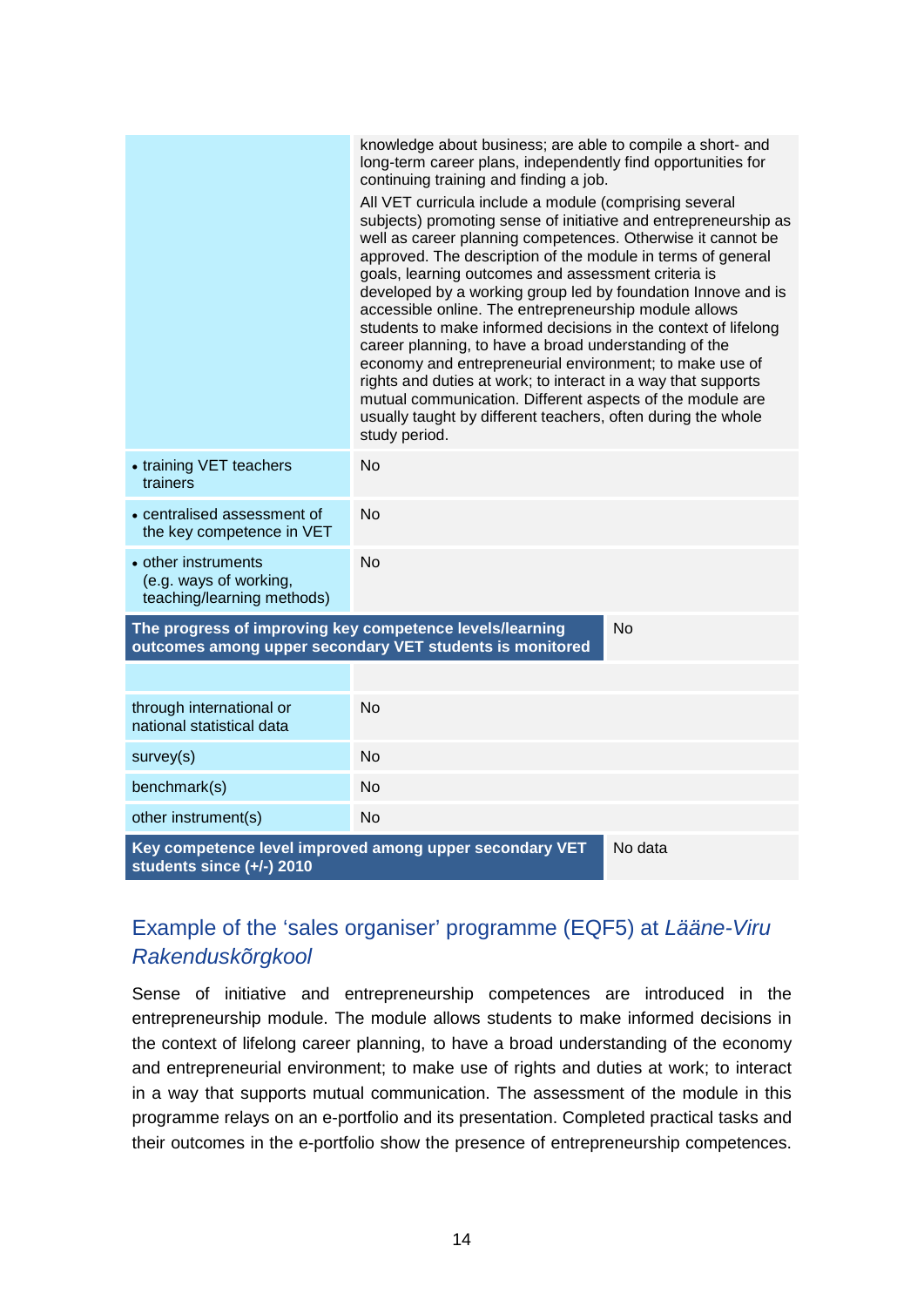Some examples of the tasks: search for information on work practice placements, complete documents and a motivation letter to get a placement, analyse the own strengths and weaknesses, set goals for the studies and work practice using the GROW model, participate in a role play as a work seeker in a work interview, analyse the local entrepreneurial environment, complete a tax return, participate in a role play communicating with clients in the mother tongue and in a foreign language

## <span id="page-13-0"></span>8. Key competence: cultural expression

| The title(s) in the national<br>context                                                                                    | cultural awareness and expression                                                                                                                                                                                                                                                                                                                                                                                                                                                                                                                                                                                                                                                                                                                                                                                                                                      |  |  |  |
|----------------------------------------------------------------------------------------------------------------------------|------------------------------------------------------------------------------------------------------------------------------------------------------------------------------------------------------------------------------------------------------------------------------------------------------------------------------------------------------------------------------------------------------------------------------------------------------------------------------------------------------------------------------------------------------------------------------------------------------------------------------------------------------------------------------------------------------------------------------------------------------------------------------------------------------------------------------------------------------------------------|--|--|--|
| The acquisition of the key competence at upper secondary<br>Yes<br>VET is promoted at national/regional level              |                                                                                                                                                                                                                                                                                                                                                                                                                                                                                                                                                                                                                                                                                                                                                                                                                                                                        |  |  |  |
| How is it promoted?                                                                                                        |                                                                                                                                                                                                                                                                                                                                                                                                                                                                                                                                                                                                                                                                                                                                                                                                                                                                        |  |  |  |
| • national/regional policy<br>document(s)                                                                                  | No                                                                                                                                                                                                                                                                                                                                                                                                                                                                                                                                                                                                                                                                                                                                                                                                                                                                     |  |  |  |
| • national/regional law(s),<br>regulation(s)                                                                               | <b>No</b>                                                                                                                                                                                                                                                                                                                                                                                                                                                                                                                                                                                                                                                                                                                                                                                                                                                              |  |  |  |
| • national/regional curricula,<br>standards and qualifications                                                             | The key competence cultural awareness and expression is<br>described in the vocational standard as a part of the self-<br>definition competence. There are the following learning<br>outcomes for upper secondary VET: the student is aware of<br>and appreciates national and other nations' cultural heritage<br>and events of contemporary culture; appreciates and enjoys<br>works of arts and performances as well as self-expression<br>through creativity.<br>Introducing of cultural awareness knowledge/skills is decided<br>by schools through learning outcomes of the programme or<br>module, their assessment criteria, and learning and<br>assessment methods. Cultural heritage concerning a skilled<br>work and its historic background are usually part of the<br>curriculum, its length and the level of implementation depend<br>on the occupation. |  |  |  |
| • training VET teachers<br>trainers                                                                                        | No                                                                                                                                                                                                                                                                                                                                                                                                                                                                                                                                                                                                                                                                                                                                                                                                                                                                     |  |  |  |
| • centralised assessment of<br>the key competence in VET                                                                   | No                                                                                                                                                                                                                                                                                                                                                                                                                                                                                                                                                                                                                                                                                                                                                                                                                                                                     |  |  |  |
| • other instruments<br>(e.g. ways of working,<br>teaching/learning methods)                                                | <b>No</b>                                                                                                                                                                                                                                                                                                                                                                                                                                                                                                                                                                                                                                                                                                                                                                                                                                                              |  |  |  |
| The progress of improving key competence levels/learning<br>No<br>outcomes among upper secondary VET students is monitored |                                                                                                                                                                                                                                                                                                                                                                                                                                                                                                                                                                                                                                                                                                                                                                                                                                                                        |  |  |  |
| How is it monitored?                                                                                                       |                                                                                                                                                                                                                                                                                                                                                                                                                                                                                                                                                                                                                                                                                                                                                                                                                                                                        |  |  |  |
| • through international or<br>national statistical data                                                                    | No                                                                                                                                                                                                                                                                                                                                                                                                                                                                                                                                                                                                                                                                                                                                                                                                                                                                     |  |  |  |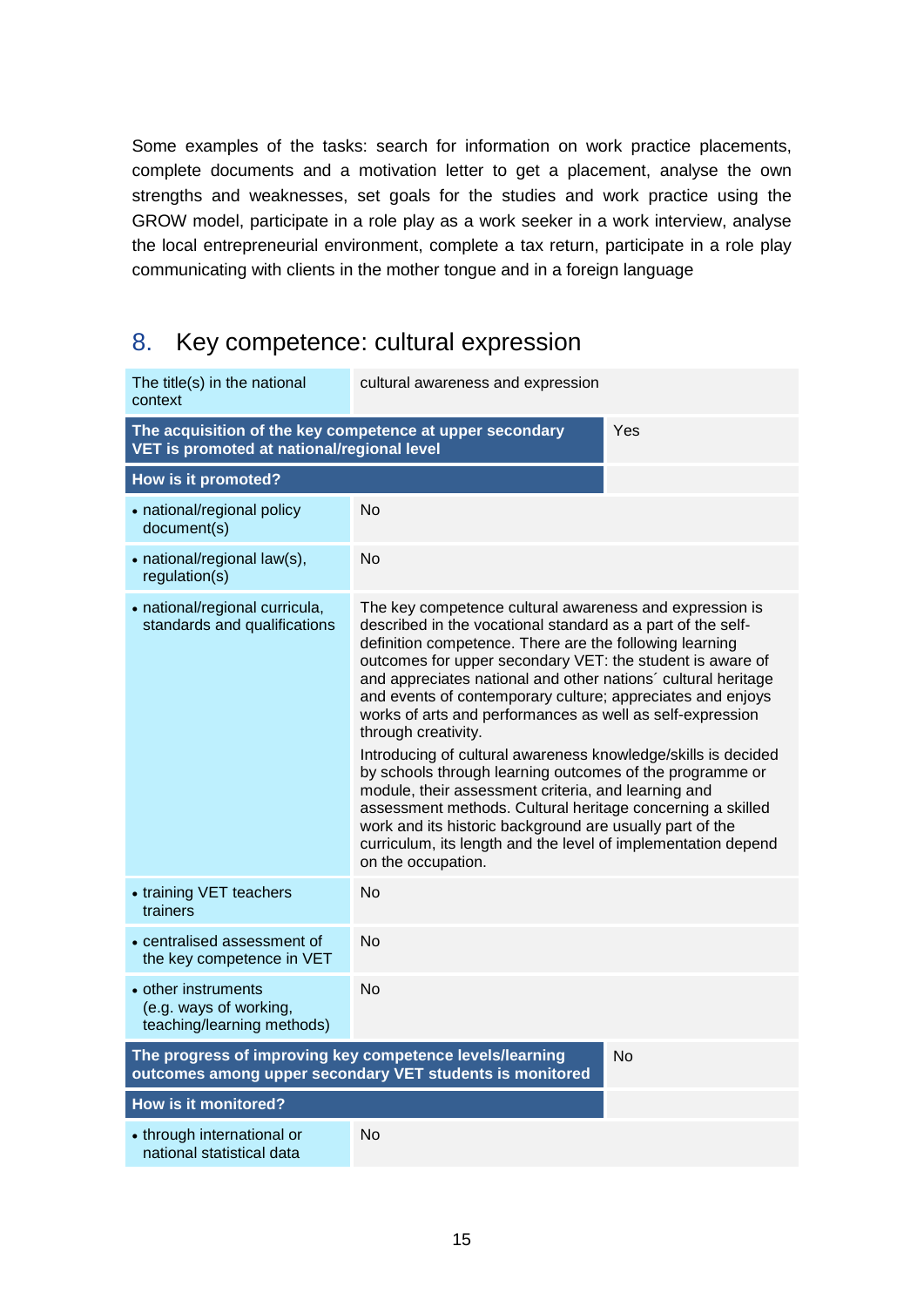| Key competence level improved among upper secondary VET<br>students since $(+/-)$ 2010 |     | No data |
|----------------------------------------------------------------------------------------|-----|---------|
| • other instrument(s)                                                                  | No. |         |
| $\bullet$ benchmark(s)                                                                 | No. |         |
| $\bullet$ survey(s)                                                                    | No. |         |
|                                                                                        |     |         |

## <span id="page-14-0"></span>**Conclusions**

Key competences have got much attention as outlined in the national lifelong learning strategy. The vocational education standard stipulates that the content of VET is based on occupational standards and the 2006 EU recommendation on key competences for lifelong learning. Key competences are represented in all national and school curricula. Learning outcomes are described in terms of occupation specific knowledge, skills and key competences.

The volume of key competences varies by programme. The key competences are offered as stand-alone subjects or integrated in learning methods.

Only a small part of upper secondary VET students take the national examinations which is an instrument of centralised assessment. This assessment covers key competences in mathematics and communication in mother tongue and foreign languages. The number of participants is small. The progress of improving key competence levels among upper secondary VET students is not monitored and there are no data available about the improvement of key competences. The assessment of key competences is integrated in assessment of the learning outcomes in which they occur.